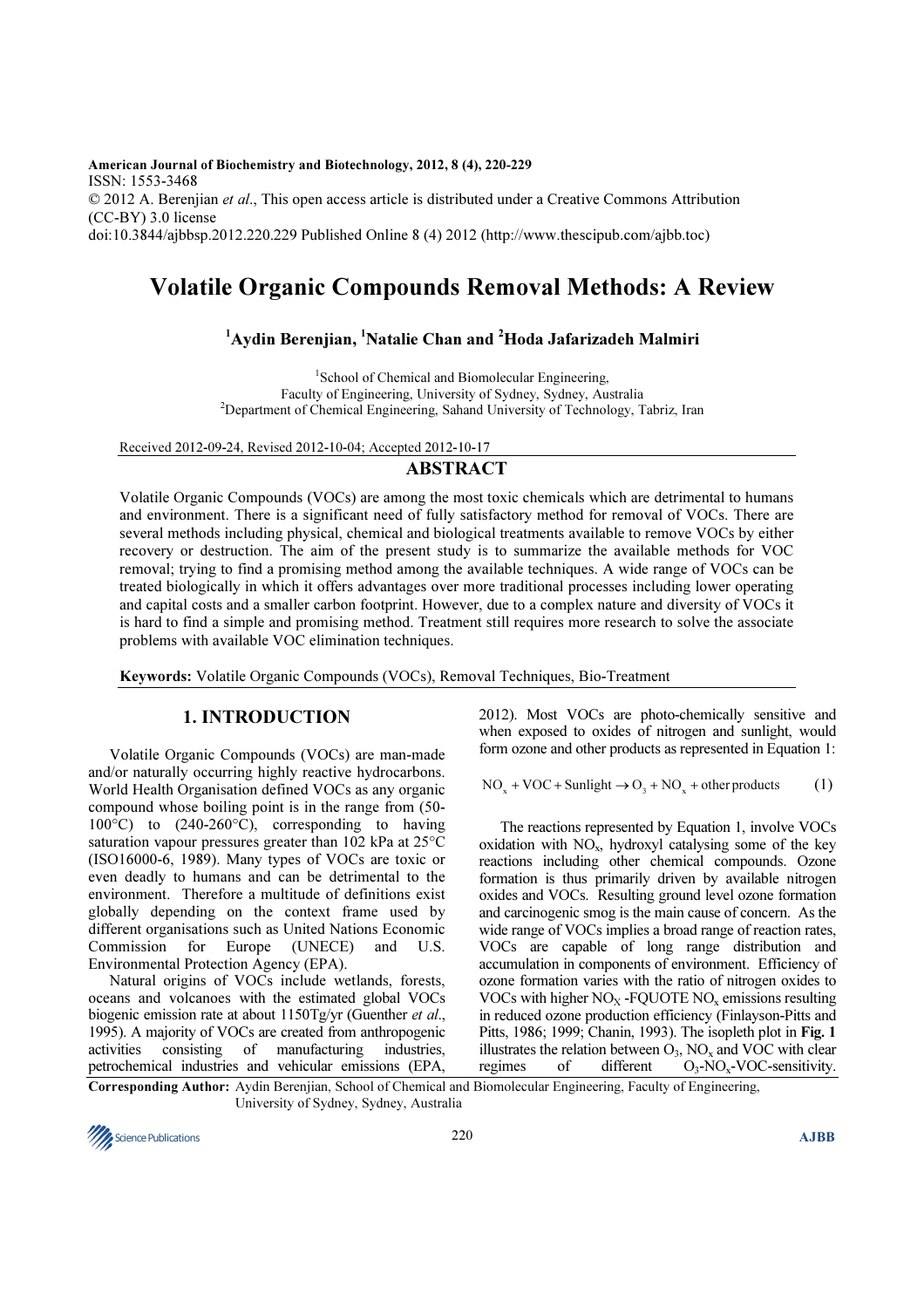Dependencies vary on assumptions and conditions used during plot generation. When  $NO_x$  is limited,  $O_3$ increases with increasing  $NO<sub>x</sub>$  with relatively minimal response to increasing VOC. Thus VOC control could be less effective in reducing  $O_3$  in  $NO_x$  sensitive areas e.g., rural areas and downwind from the source (Finlayson-Pitts and Pitts, 1986).

In the limited VOC regime to the left of the ridge line, lowering VOC concentrations result in lower peak ozone concentrations. Contradictory lowering  $NO<sub>x</sub>$  at constant VOC concentrations predicts increased peak ozone concentrations to the ridge line. This is due to more hydroxyl radicals available to react with VOCs due to reduced  $NO<sub>x</sub>$ -hydroxyl reactions. Only past the ridge line does the ozone concentration begin to decease. Ozone concentrations are also lowered by proportionately decreasing both VOCs and  $NO<sub>x</sub>$  concentrations simultaneously (Dodge, 1977; Finlayson-Pitts and Pitts, 1986). Thus, Fig. 1 emphasises there is greater benefit in reducing VOC concentrations over  $NO<sub>x</sub>$  for optimal ozone control strategies closer to the source of emission.

VOCs are not only outdoor pollutants as high concentrations have been recorded indoors as well. Indoor sources include solvents used in the production and maintenance of building materials, furnishings or equipment e.g., paint, carpets, plastics and photocopying machines. The National Health and Medical Research Council (NHMRC) interim national indoor air quality recommends a maximum hourly average total VOC level of 500  $\mu$ g m<sup>-3</sup>, where each compound should not contribute more than 50% of the total (NHMRC, 2002). In a study investigating VOC emissions from office furniture, a range of major VOCs emitted over time was found to be in excess of the NHMRC recommendation. Formaldehyde was found to be emitted in high concentrations from furnishings using reconstituted wood-based panels e.g., particleboards, medium-density fibreboard (NHMRC, 2002). Table 1 details the results for major VOCs emitted by new office furniture.

Indoor levels of VOC can be regulated by selecting low-emission materials for furnishing, cleaning and construction. This approach is impractical as many of the materials emitting VOCs are considered standard fixtures and attempting to replace them could prove costly. Furthermore, proper ventilation with outdoor air can help in managing air pollutants indoors by means of dilution. However with the increasing number of highrise buildings developing in major cities, the problem of VOC pollution becomes both an indoors and outdoors issue that requires a permanent solution (Guo et al., 2004; Alvarez-Hornos et al., 2008).

Various traditional VOCs removal and elimination technologies exist. In the present study we summarize the available methods for VOCs removal; try to find a promissing technique.

#### 1.1. Common VOCs Removal Methods

There are physical, chemical and biological treatments available to remove VOCs from air by either recovery or destruction. The contaminated liquid can be aerated either via packed tower aeration or mechanical surface aeration with VOC emissions captured and treated. Traditional primary removal solutions for VOCcontaminated liquids are liquid-phase activated carbon adsorption or air stripping. For soil VOC contamination remediation, Soil Vapour Extraction (SVE) is used (EPA, 1991; Tchobanoglous and Kreith, 2002). These methods allow for the extraction of VOCs into another phase.

In liquid-phase activated carbon adsorption, the treated liquid is put in physical contact with activated carbon to allow dissolved organic contamination to bind to it. The activated carbon can be either regenerated or removed after treatment (DOE, 1994). Reactors commonly used for this process are the fixed bed and the pulsed/moving bed. When dealing with halogenated VOCs and pesticides, this carbon method has limited effectiveness. Economical and logistical issues would arise from disposing or decontaminating the spent carbon, hence carbon adsorption is applied more effectively for "polishing" post-treated liquid discharges with low VOC concentrations (EPA, 1990; 1993; 1995). Similarly VOCs in air emission can be treated with activated carbon by pumping it through activated carbon packed bed reactors. However, problems with spent carbon are the same as the liquid-phase carbon method.

Common permanent solutions to treat extracted VOC emissions would be through oxidation by thermal, internal combustion engine, catalytic or UV. Essentially VOCs are broken down into less harmful compounds such as carbon dioxide, water and hydrochloric gas.

Thermal oxidation units are generally single chambers with ceramic blanket refractory lining the oxidisers, equipped with a propane or natural gas burner and a stack. In the chamber, burner capacities range between 0.4 to 2 (mil BTUs)/hr with operating temperatures from 760 to 870°C and a maximum gas residence time of 1 sec. The internal combustion engine works in the same way; however, it is adapted to high VOC concentrations to allow the organic compounds to be used as fuel. Auxiliary fuel is only added to enhance oxidation. To reduce the need for auxiliary fuel, air to air heat exchangers can be used to transfer heat from the exhaust gases to the incoming feed. In treating halogenated VOCs, the exhaust stream would require a gas scrubber to control the acid vapour (Benitez, 1993). Oxidation is deemed inefficient for low VOCs concentrations in the range of between 0.1 to  $10g \text{ Mm}$ <sup>3</sup> as continuous oxidation is difficult to maintain unless with more supporting fuel (Rao, 2007).

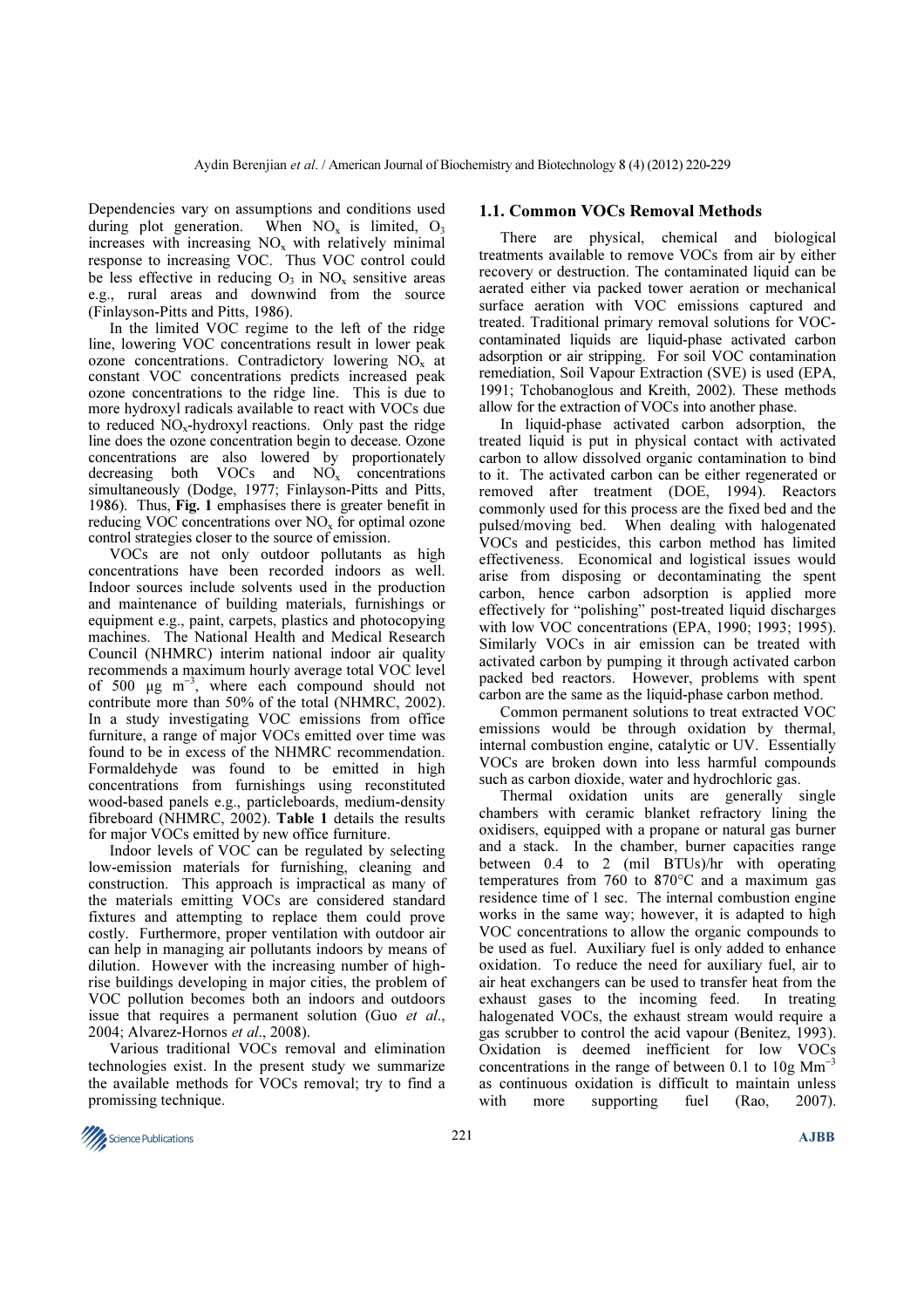Aydin Berenjian et al. / American Journal of Biochemistry and Biotechnology 8 (4) (2012) 220-229



Fig. 1. General ozone isopleth used in EPA's, Empirical Kinetic Modelling Approach (EKMA) modelled against ratios found in cities (Dodge, 1977)



Fig. 2. Schematic diagram of a biofilteration unit (Delhomenie and Heitz, 2005)

Catalytic oxidation involves the addition of a catalyst to a thermal oxidiser to accelerate oxidation via the adsorption and reaction of oxygen and organic compounds on the catalyst surface. This lowers the reaction temperature to a range between 320 to 540°C compared to that required in a conventional thermal oxidiser. The direct pre-heating of feed to the reaction temperature is required to initiate catalytic oxidation when passed through a solid catalyst bed. Catalysts may contain various metal oxides such as chromium oxide or nickel oxide and may even contain noble metals e.g., palladium.

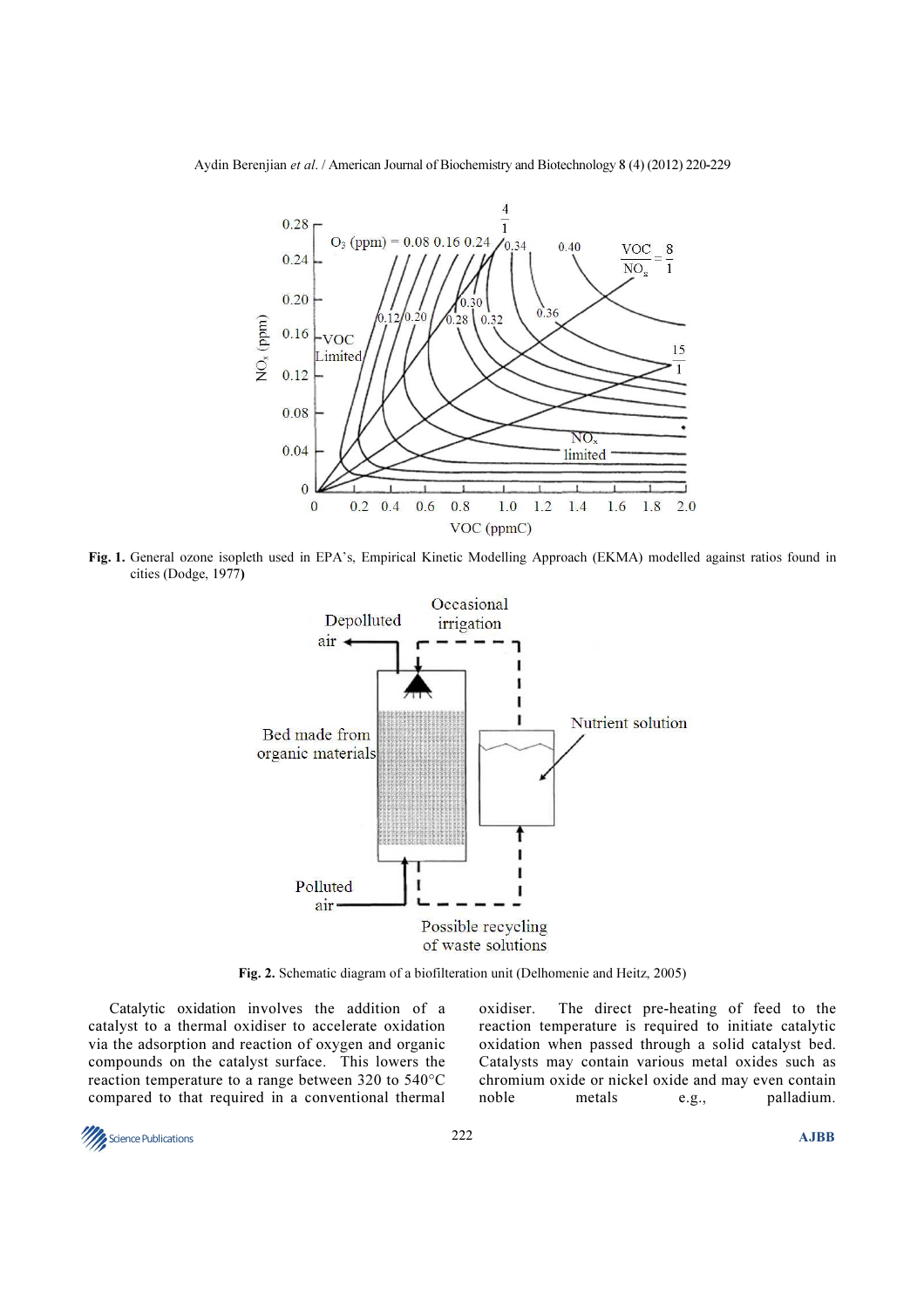Aydin Berenjian et al. / American Journal of Biochemistry and Biotechnology 8 (4) (2012) 220-229

| <b>VOC</b>             | Concentration $(\mu g/m^3)$ |      | Emission Factor ( $\mu$ g/m <sup>2</sup> .h) |      |
|------------------------|-----------------------------|------|----------------------------------------------|------|
|                        |                             |      |                                              |      |
|                        | 4 h                         | 24h  | 4 h                                          | 24 h |
| Formaldehyde           | 190                         | 230  | 240                                          | 290  |
| Freon 22               | 42                          | 700  | 530                                          | 890  |
| Methanol               | 4000                        | 2700 | 5000                                         | 3400 |
| Acetone                | 450                         | 254  | 560                                          | 320  |
| Butanal                | 290                         | 220  | 360                                          | 280  |
| Ethylacetate           | 660                         | 580  | 830                                          | 730  |
| Methyl isobutyl ketone | 200                         | 210  | 250                                          | 260  |
| Hexanal                | 28                          | 23   | 35                                           | 29   |
| m- and p-Xylene        | 59                          | 48   | 74                                           | 60   |
| Cyclohexanone          | 55                          | 54   | 69                                           | 68   |
| Phenol                 | 180                         | 90   | 230                                          | 110  |
| <b>Total VOC</b>       | 970                         | 820  | 200                                          | 1030 |

Table 1. Formaldehyde and VOC concentrations and emission factors from new office furniture (Brown, 1999)

Thermal oxidisers can be used as pre-treatment to catalytic units for high VOC concentrations (EPA, 1987; Benitez, 1993; Rao, 2007; Berenjian and Khodiev, 2009; Berenjian et al., 2011).

 UV oxidation method has been used to oxidise organic and explosive compounds in wastewater. Strong chemical oxidisers directly react to the contaminants with UV photolysis achieved through synergistic UV irradiation combined with ozone and/or hydrogen peroxide (Christman and Collins, 1990; EPA, 1990). Generally low pressure 65W lamps are used for ozone treatment systems and 15-60W lamps are used in hydrogen peroxide treatment. Final products of UV oxidation are carbon dioxide, water and salts. Although, able to treat a wide range of VOCs, certain contaminants may be volatilised rather than destroyed e.g., TCA. In such a case, post treatment by activated carbon adsorption may be required (Zappi et al., 1992).

Bio-treatment of VOCs is a relatively less established VOC removal method; however, it offers possible advantages over more traditional processes with lower operating and capital costs and a smaller carbon footprint. This is due to lower energy requirements as microorganisms are used to metabolise organic compounds at ambient temperature instead being dependent on heat or radiation. Since 1923, gas biofiltration has been applied to treat various VOC exhaust contaminants (Leson and Smith, 1997; Wieczorek, 2005). Biological methods include bio-filters, biotrickling filters, bio-scrubber, suspended growth reactors and membrane bio-reactors (Doble and Kumar, 2005). Key parameters across bio-systems are identified as moisture content in the medium, temperature, pH and availability of essential and non-carbon nutrients (Leson and Winer, 1991; Swanson and Loehr, 1997; Sidkar and Irvine, 1998). As a wide range of VOCs are biodegradable, they can be treated biologically with

organisms matched to the type of VOC to be destroyed. Some easily biodegradable VOCs are esters, benzene, toluene and phenols. Due to future growth potentials for the use of biofiltration methods, these methods are detailed and expanded upon in the following sections.

#### 1.2. Bio-Treatment

Bio-technologies effectively and economically treat contaminated air flows from 60 to  $150,000$ m<sup>3</sup>/h with lower VOC concentrations than most other available technologies. This advantage enables it to be applied to smaller scale projects such as possibly retro-fitting building ventilations with a compact VOC treatment system. Existing bio-treatment of VOCs used in gas treatment revolves around the concept of bio-filtration. There are various other bio-filtration processes available such as Bio-Trickling Filters (BTFs), bio-scrubbers and newer technology e.g., bio-membrane bioreactors (Cox and Deshusses, 1998; Doble and Kumar, 2005). Biofiltration is generally based on two principals: firstly, the transfer of pollutants from the air feed to the support medium. Secondly, the contaminants are bio-catalysed to biomass, carbon dioxide, water and other by-products (Miller and Allen, 2004). Schematic diagram of a biofilteration unit is shown in Fig. 2.

The traditional bio-filteration system is essentially a fixed-bed bioreactor where the bio-catalyst or microorganism is immobilised to an inert supporting medium to develop biofilms. Ideal packing bed materials have high void fraction, light weight, low pressure drop, hydrophilic and low bulk density. Occasional irrigation of nutrient solution onto the packing bed and humidity control maintains the biofilms. Polluted air is fed from the bottom through the porous biologically-active media, where pollutants diffuse into the aqueous-phase or are absorbed directly by the biofilm with treated air emitted

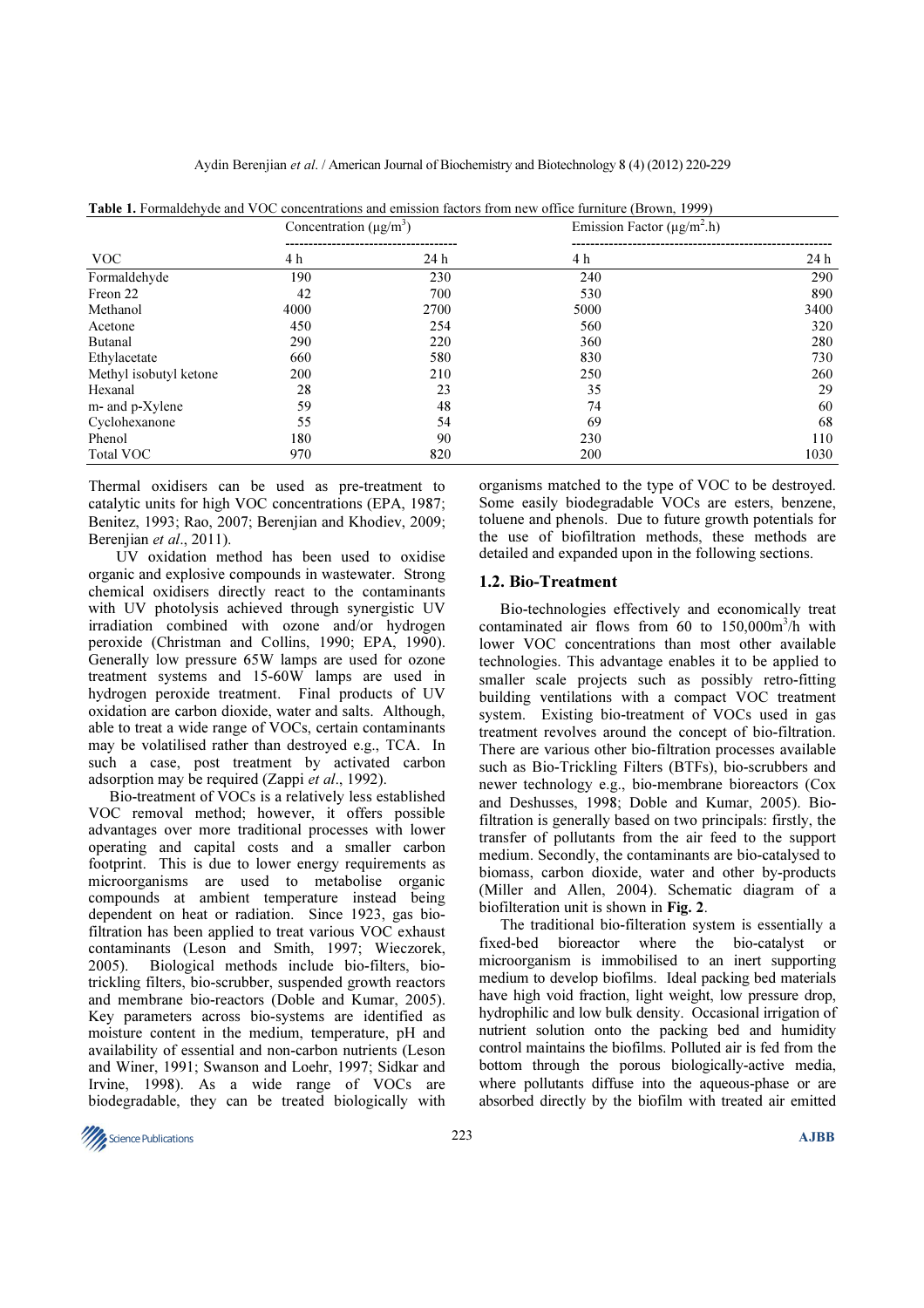from the top. Unfortunately, VOCs containing sulphates, chlorides and nitrates have acidic by-products that can adversely affect the ecosystem and reduce the effectiveness of the bioreactor (Garner and Barton, 2002).

The biotrickling filter has gas flowing through a fixed bed with microorganisms immobilised through it. Ideal packing material is similar to the traditional set up. Nutrient solution is continuously irrigated from the top, collected at the bottom and recycled back up. Co-current or counter-current flow between the gaseous and aqueous phases was found to have no influence on the degradation performance (Cox and Deshusses, 1998). The biotrickling system allows for more efficient removal of soluble VOCs from the air stream as well as enabling feedback control for nutrient levels and pH. As there is a constant feed of nutrients to the system, excess biomass builds up quickly and can lead to performance loss and pressure drops from uneven biomass distribution (Cohen, 2001).

Bioscrubbers consist of an absorption tower and a bioreactor. In the absorption tower, gas phase contaminants are diffused into an aqueous solution via means of counter-current gas-liquid flows through inert packing. The washed gas is emitted from the top and the contaminated liquid pumped towards an aerated bioreactor. The microorganism or activated sludge in the reactor is suspended in a nutrient-rich media and residence time for treatment varies according to the type and concentration of VOCs in the feed. After completed degradation of contaminants, the medium is filtered and biomass left to sediment with portions being recycled through the bioscrubbing process again. An aqueous system with no high pressure drops allows for more evenly distributed temperature, nutrient and pH controls. System limitations are due to the narrow band of VOCs treatable. This range is limited by water solubility of contaminants thus only applying to organics with low Henry's coefficient  $(\leq 0.01)$  at low concentrations  $(<5g/m<sup>3</sup>)$ . Compared to other bioreactors considered, the bioscrubber requiring two sub-units could be a space limitation; especially when multiple systems in series or parallel are required to process higher VOC volumes. Bioscrubbers, however, are not as well-utilised within the biotechnology market compared to biofilters and biotricklers (Swanson and Loehr, 1997). To treat lesssoluble pollutants, silicon oil could be added to aqueous systems as an emulsifying agent to favour the VOC mass transfer from gas to liquid phases.

Finally, membrane bioreactors involve a membrane partitioning the liquid and gas phases. The nutrient and biomass growth is within the liquid side whilst the gaseous contaminants are pressurised to induce diffusion over the partition into the aqueous solution. The membranes can be further treated to have various advantageous properties e.g., hydrophobic and microporous. Membrane bioreactors for VOC treatment still require more research to minimise fouling and high cost (Artiga et al., 2005).

## 1.3. Operating Parameters

The operations of biofilters involve a series of steps beginning with the transfer of the pollutant air to the aqueous phase, followed by its adsorption onto the medium or absorption into the biofilm and then biodegradation of VOCs within the biofilm (Kumar et al., 2011). The biodegradation of pollutants by biofilms in biofiltration sytem is a combination of physicochemical and biological phenomena. Basically these three mechanisms are responsible for the transfer and subsequent biodegradation within the bed (Doble and Kumar, 2005; Mathur et al., 2006).

Governing control parameters across all bioreactors includes packing material, air flow rate, temperature (Darlington et al., 2001), pH, humidity and non-carbon nutrients e.g., nitrogen, phosphate and potassium (VanLith et al., 1997; Devinny et al., 1999). However, as the type of microorganism used is dependent on the type of VOC to be destroyed, treating a wide range of VOCs in indoor air would result in a diverse ecology of mixed fungal and bacterial populations (Khammar et al., 2005). This diversity creates complex interactions within the bioreactors which require research into the ecology of the biomass to optimise overall management of the ecosystem.

## 1.4. Packing/Filter Bed

As the filter bed physically supports the entire biosystem, some of the criteria required to achieve optimal conditions are high-specific surface area which is excellent for microbial activity, decent water retention capacity and high porosity. Basic traditional organic materials used for packing are peats, composts and soils because of their stability, low cost and effectiveness (Doble and Kumar, 2005). Modern approaches enable beds to have evenly-distributed rigid structures preventing bed compaction. Furthermore, biocatalysts can be immobilised within a porous structure (polymer beads) to allow for easier maintenance and preservation of specific microorganisms (Lu et al., 2002). Pressure drop of the filter bed is an important biofiltration parameter which drastically effects on operating cost. Filter beds including small particles have high specific

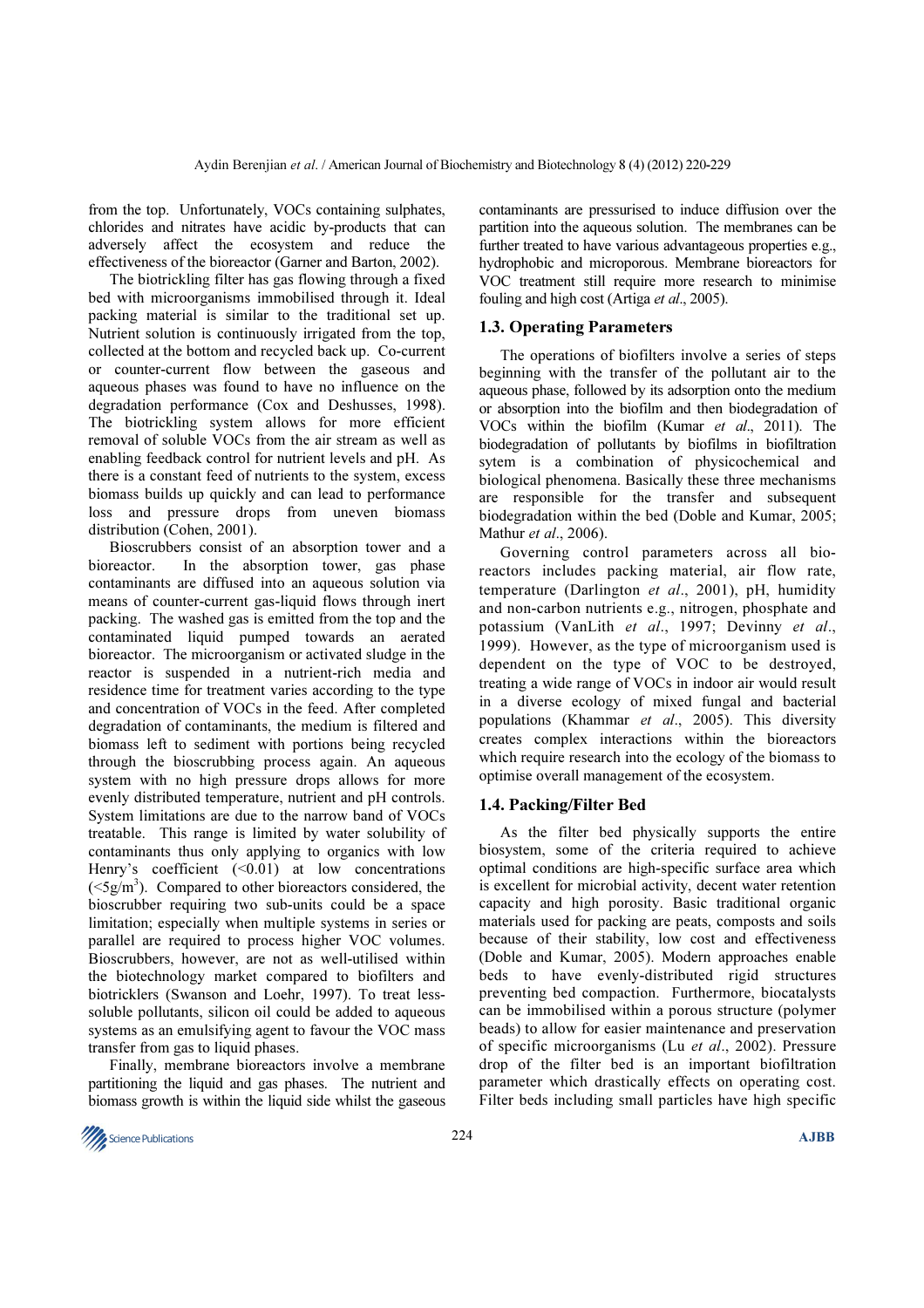surface area which in turn make them suitable for microbial activity and increase their resistance to air flow (Kumar et al., 2011).

#### 1.5. Flow Rate

In general, overall efficiency of biofilters is related to two main microscopic processes. The first process is transfer rate of the VOCs from gas phase to biofilm and the second one is biodegradation rate of VOCs (Delhomenie and Heitz, 2005). The air flow rate is an important parameter which can affect both of these processes. In fact, by increasing the flow rate, the rates of VOCs transfer to the biofilm and degradations decrease. This can be explained by the fact that in extremely high air flow rates, contact times between microorganisms and gases are too short and the biodegradation reaction cannot be completed (Cox and Deshusses, 1997). The Empty Bed Residence Time (EBRT) is defined as a time that parcel of air will remain in the biofilter and calculated as the empty bed filter volume divide by the air flow rate. Several studies have shown that to improve biofiltration performance and better VOCs removal efficiency, the EBRT should be greater than the time required for diffusion process (Doble and Kumar, 2005; Kumar et al., 2011). It has been reported that by increasing the size of particles in the filter beds, the resistance of filter beds decrease towards gas flow (Clark et al., 2004).

#### 1.6. Temperature

Operating temperature is one important factor that affects biofilter performance. The microorganisms that most effectively degrade VOC compounds in biofilters are mesothermic and their optimum activity temperatures are between 30 and 40°C (Clark et al., 2004). In fact, the proper temperature increases the rate of biofilm development and biomass accumulation (Yang et al., 2010). Deeb and Alvarez-Cohen (1999) indicated that in the optimum range of operating temperature, the degradation performance on biofilter can increase 2 fold by 10°C increase in temperature. This can be explained by the fact that by rising the temperature, VOCs and  $O<sub>2</sub>$  solubilise in water decrease and diffusion transfer increases. Due to exothermic nature of the biodegradation reactions, the variation of temperature in the filter bed is a consequence of microbial activity (Hwang et al., 2002).

#### 1.7. pH

For most bioreactors, pH has a significant impact on biofiltration efficiency. The pH of the biofilteration



medium can have direct effect on microorganisms and microbial enzymes and also indirect influence on the availability of required nutrients. In fact, depending on the type of microorganism the pH has significant effect on the biofiltration efficiency (Clark et al., 2004; Delhomenie and Heitz, 2005). Fungi are able to grow under both neutral as well as acidic conditions and are metabolically active over a wide pH range between approximately 2 and 7. Whereas bacteria are usually considered to be less tolerant to pH fluctuations and require a near neutral environment for their activity (Kennes and Veiga, 2004). Due to neutrophilic behaviour of the most of microorganisms in biofilters, maximum degradation of VOCs would usually be achieved at pH around 7 (Kumar et al., 2001). Veiga et al. (1999) studied the effect of pH on alkyl benzene degradation (between pH 3.5 and 7.0) and found that alkyl benzene degradation increases with pH increase. Lu et al. (2002) reported the maximum degradation for BTEX between pH values of 7.5 and 8.0. However, the ideal pH of the biofilter medium depend on the pollutant being treated and the characteristics of the microbial ecosystem.

#### 1.8. Moisture

The moisture content of the filter bed plays an important role in biofilter performance because microorganisms need water to attain their metabolic activity (Kumar et al., 2011). Availability of excess water hinders the transfer of oxygen and hydrophobic pollutants to the biofilm, leading to the development of anaerobic zones within the bed. It also leads to the reduction of the specific surface available for gas/biofilm exchanges, which in turn, causes bed compaction and increasing the pressure drop. Too low bed moisture content leads to bed desiccation and gas flow channeling, which particularly affects the microflora (Delhomenie and Heitz, 2005). The support of microbial populations sufficient to reduce VOCs requires that moisture levels in the filter medium be maintained between 40% and 70% (w.b.) (Clark et al., 2004). The main factors affecting the bed moisture content are gas flow rate through the bed, water holding capacity of the filtering materials, reaction exothermicity and inlet gas relative humidity (Devinny et al., 1999).

#### 1.9. Microorganism

Microorganisms including bacteria and fungi are used in VOCs biodegradation methods. Researchers have indicated that heterotrophic bacteria and fungi are the main microorganisms used in elimination of VOCs (Delhomenie and Heitz, 2005). However, the main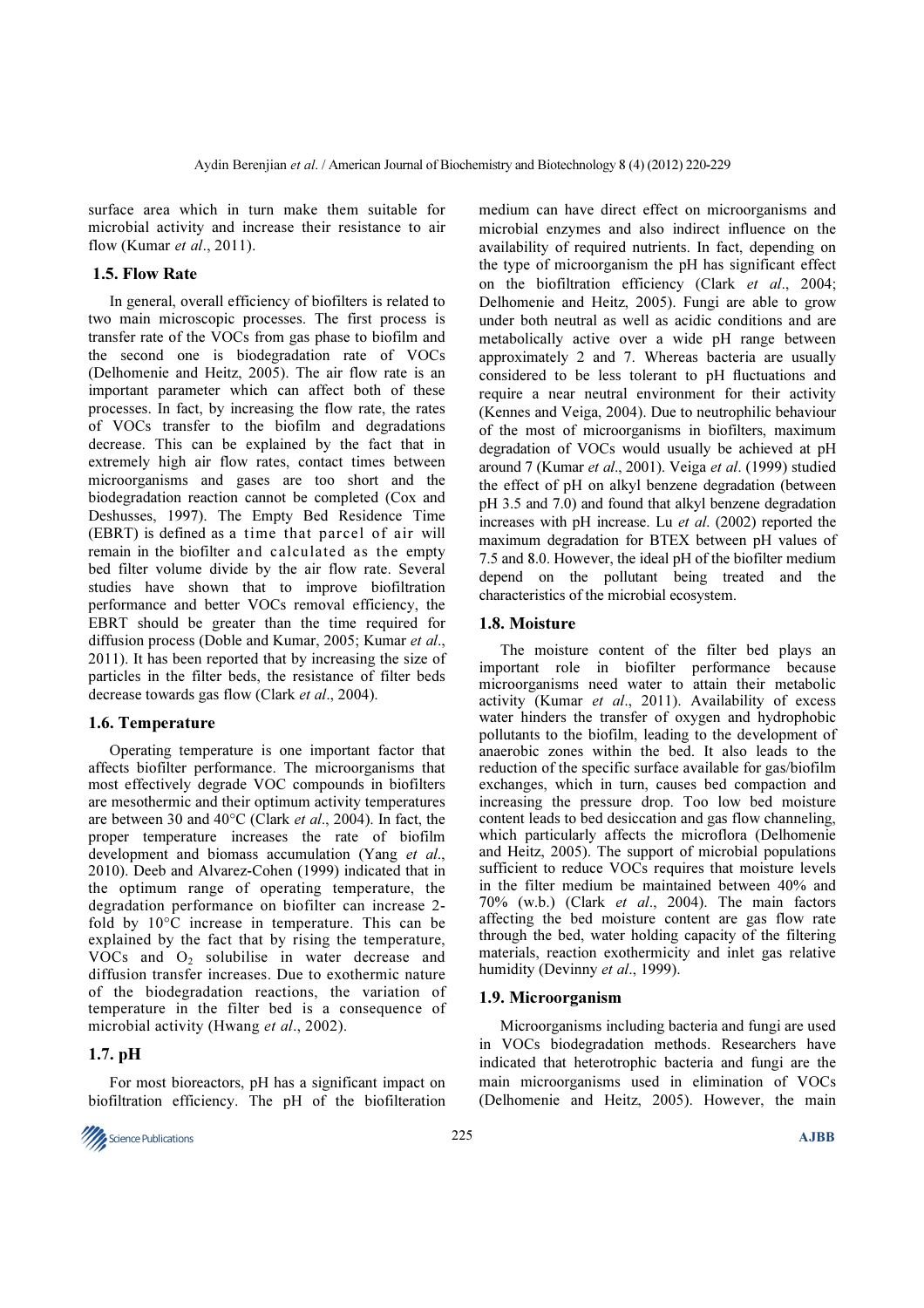advantage of fomenting fungal rather than bacterial growth for the biofiltration of hydrophobic pollutants is their ability to degrade the substrates under extreme environmental conditions regarding pH, low water content and limited nutrient concentrations (Kennes and Veiga, 2004). Generally, heterotrophic microbial strains used in VOC bioreactors, can bio-catalyse VOCs via two pathways: (1) consuming organic compounds in the course of catabolic pathway for energy or (2) using VOCs as a carbon source for anabolic processes. Species of Pseudomonas, Candida, Mycobacterium, Alcaligenes, Exophiala, Acetinobacter, Fusarium, Cladosporium, Rhodococus, Aspergillus and mucor are some of microorganisms which identified and used for degradation of VOCs by biofiltration (Marek et al., 1999; Diehl et al., 2000; Christen et al., 2002; Qi et al., 2002; Woertz et al., 2002). The filter bed inoculation depends on both the nature of the filtering materials and the VOC biodegradability level. Generally, a biofilter contains between  $10^6$  and  $10^{10}$  cfu of bacteria and actinomycetes per gram of bed, respectively. It can also contains  $10^3$  to  $10^6$  spores of fungi per gram of bed (Delhomenie and Heitz, 2005).

#### 1.10. Biomass

Biofilm is a complex aggregation of microorganisms (aerobic, anaerobic and facultative type bacteria, fungi, algae and protozoa) which attach themselves on the surface of the packing media and forms a biological film or slim layer with a viscous slimy structure (Kumar et al., 2011). There are three main biological processes that occur in the biofiltration systems, namely: attachment of microorganisms, growth of microorganisms and decay and detachment of microorganisms (Yang *et al.*, 2010).

Assuming the biofilm is built on water, Henry's Law represented in Equation 2 roughly estimates maximum concentrations of aqueous pollutant  $(C_{\alpha}^{*})$  available to be bio-catalysed:

$$
C_{aq}^* = \frac{p_i}{H_i} \tag{2}
$$

where,  $p_i$  represents the partial pressure of a specific pollutant in gaseous phase and  $H_i$  is Henry's constant coefficient of the pollutant. This model of estimation , however, does not in fact express the transport and reaction processes of the biomass itself. Waterinsoluble compounds such as  $\alpha$ -pinene have been

found to be significantly removed by biofilm (VanGroenestijn and Liu, 2002). Upon comparison, the α-pinene partitioning of biofilm containing biomass and organics was also found to be greater than biofilm in water (Miller and Allen, 2004).

As the dominant carbon source, the VOC gas supply for the biotrickling filter creates a gradient of high specific biomass growth rates starting from the feed inlet and tapering off towards the outlet (Song and Kinney, 1999). In a gas-phase biofilter, biomass accumulation rate is equal to the biofilm growth rate minus the biofilm decay rate resulting from hydraulic scouring or detachment. Thus, allowing for general modelling of biofilm thickness over time to be calculated from bacterial growth and decay as shown in Equation 3 and 4 (Alonso et al., 1997; 1998):

$$
\frac{\partial Lf}{\partial t} = (r_{d} D_{w} \frac{\partial C_{f}}{\partial x}|_{x=L}) \frac{Y}{X_{f}} - L_{f} b
$$
\n(3)

$$
b = b_s + b_d \tag{4}
$$

Where:

- $L_f$  = Biofilm thickness
- $r_d$  = Ratio between VOC diffusivities in biofilm and water
- $D_w$  = Contaminant diffusivity in water
- $C_f$  = VOC concentration in biofilm
- Y = Yield coefficient
- $X_f$  = Film bacterial density
- b = Specific shear/decay coefficient
- $b_d$  = Specific decay coefficient
- $b_s$  = Specific shear rate

Other factors such as oxygen availability, carbon source and biofilm activity all interact to affect the biofilm decay rate. Factors contributing to shear force could result from calculating in fluid flow or particle attrition as well. This general model of prediction would enable biomass controls to be set in place to prevent a drop in efficiency from excess biomass. There are five methods of control including physical, chemical, biological, improved biofilter designs and improved operation modes. Most physical treatments involve bed stirring or backwashing to drain excess accumulated biomass. Chemical controls can be put on the carbon and nutrient sources to starve the biofilm. Periodical starvation does not affect removal performance in biotrickle reactors as microorganisms degrade their own extracellular polymers for energy (Zhang and Bishop, 2003). Chemical washing of the biofilter to control

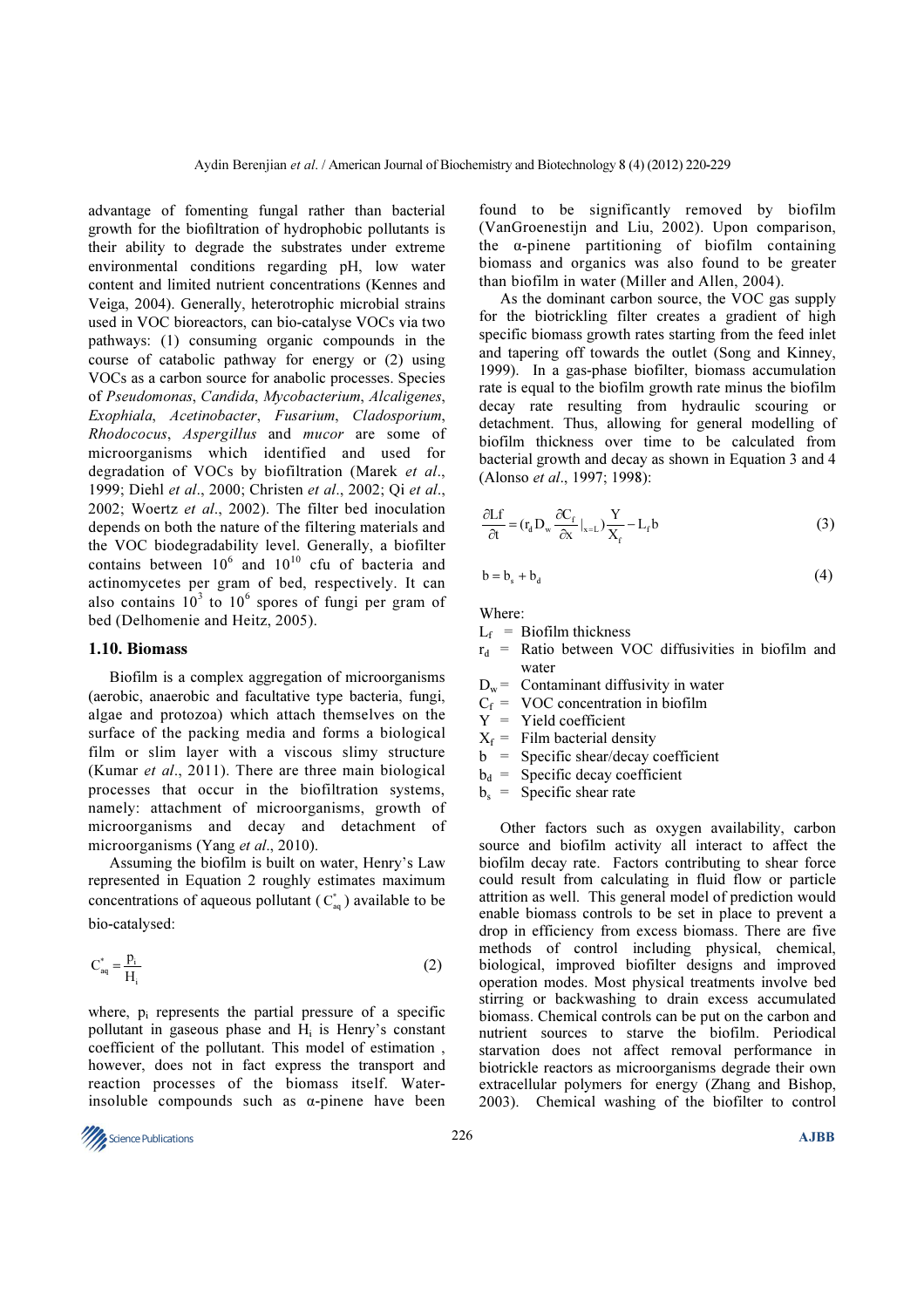biomass could have a detrimental effect on performance and requires time to reacclimatise. It must be noted that to achieve higher bio-conversion efficiency, the bio-filter should be exposed to low VOC concentrations initially to allow culture adaption to utilising VOCs as a carbon source. Following which, the organic loading can be increased over time.

#### 1.11. Overview of Using Biological Treatments

As previously detailed, the four most common types of biological treatment units are biofilter, biotrickling filter, membrane bioreactor and bioscrubber. These systems have differences in their complexity, process design, equipment dimensions and working parameters, but they have unique advantages which make them proper techniques to remove wide range of compounds. Biofilters have advantages such as low initial investment and subsequently minimized operating cost, degradation a wide range of components, easy to operate and maintain, no production of unnecessary waste streams and low pressure drop (Yang et al., 2010). Biotrickling filters have less operating and capital constraints, less relation time/high volume through put and capability to treat acid degradation product of VOCs (Cox and Deshusses, 1998). In membrane bioreactors there are no moving parts, process scale up is more easy and flow of gas and liquid can be varied independently, without the problems of flooding, loading or foaming (Artiga et al., 2005). Bioscrubbers need relatively smaller space requirements and able to deal with high flow rates and severe fluctuations. Other advantages of using this system can be mentioned as operational stability, better control of operating parameters and relatively low pressure drop (Swanson and Loehr, 1997).

Applications of biological systems to remove VOCs have some limitations. For example, limitations of using biofilters are less treatment efficiency at high concentrations of pollutants, extremely large size of bioreactor challenges space constraints to require close control of operating conditions and limited life of packing and clogging of the medium due to particulate medium (Delhomenie and Heitz, 2005). Accumulation of excess biomass in the filter bed, requirement of design for fluctuating concentration, complexity in construct and operation and secondary waste stream are among the disadvantages of using biotrickling filters (Cox and Deshusses, 1997; Doble and Kumar, 2005). Limitations of application of membrane bioreactors to removal VOCs are high construction costs, long-term operational stability and possible clogging of the liquid channels due the formation of excess biomass (Doble and Kumar,

2005). Some disadvantages of using bioscrubbers are treatment of only water soluble compounds, generation of liquid waste, need of extra air supply, need of excess sludge disposal and operation/maintenance complicities (Kumar et al., 2011).

## 2. CONCLUSION

Based on the present study, biological methods (biofilter, biotrickling filter, membrane bioreactor and bioscrubber) can be used as potential methods for VOCs removal as compared to the other available elimination techniques. However, use of biological systems to remove VOCs still have limitations and challenges. These systems do not response well to sudden loading stresses and can fail. Due to detrimental nature of VOCs to humans and environment, more practical and more efficient VOC removal techniques are in demand. A combination of existing treatments can be considered as another approach which may help to increase VOCs treatment effectiveness at higher concentrations, whilst reducing costs e.g., biofiltration as a post-treatment to adsorption.

### 3. REFERENCES

- Alonso, C., M.T. Suidan, B.R. Kim and B.J. Kim, 1998. Dynamic mathematical model for the biodegradation of VOCs in a biofilter: Biomass accumulation study. Environ. Sci. Technol., 2: 3118-23. DOI: 10.1021/es9711021
- Alonso, C., M.T. Suidan, G.A. Sorial, F.L. Smith and P. Biswas et al., 1997. Gas treatment in trickle-bed biofilters: Biomass, how much is enough. J. Biotechnol. Bioeng., 54: 583-594. PMID: 18636414
- Alvarez-Hornos, F.J., C. Gabaldon, V. Martinez-Soria, M. Martin and P. Marzal et al., 2008. Biofiltration of ethylbenzene vapours: Influence of the packing material. Biores. Technol., 99: 269-276. PMID: 17317157
- Artiga, P., V. Oyanedel, J.M. Garrido and R. Mendez, 2005. An innovative biofilm-suspended biomass hybrid membrane bioreactor for wastewater treatment. Desalination, 179: 171-179. DOI: 10.1016/j.desal.2004.11.065
- Benitez, J., 1993. Process Engineering and Design for Air Pollution Control. 1st Edn., PTR Prentice Hall, Englewood Cliffs, ISBN-10: 0137232144, pp: 466.
- Berenjian, A. and A. Khodiev, 2009. How ozone can affect volatile organic compounds. Australian J. Basic Applied Sci., 3: 385-388.

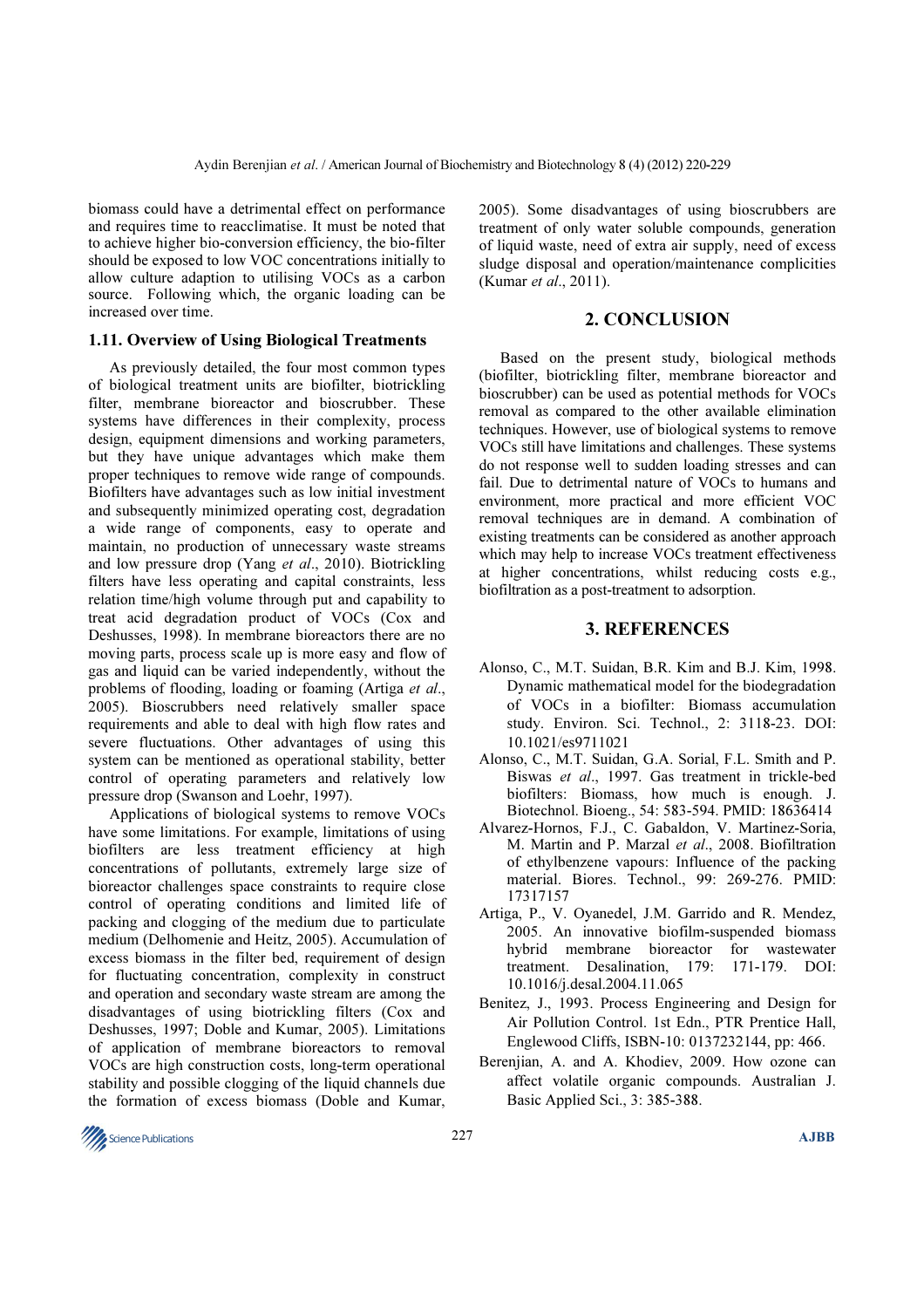- Berenjian, A., A. Fathi, S. Feghenabi and A. Khodiev, 2011. Complete removal of toluene from Air: A response surface methodology. Australian J. Basic Applied Sci., 5: 286-288.
- Brown, S.K., 1999. Chamber assessment of formaldehyde and VOC emissions from wood-based panels. Indoor Air, 9: 209-215. PMID: 10439559
- Chanin, M.L., 1993. The Role of the Stratosphere in Global Change. 1st Edn., Springer, Berlin, ISBN: 10-3540568433, pp: 557.
- Christen, P., F. Domenech, G. Michelena, R. Auria and S. Revah, 2002. Biofiltration of volatile ethanol using sugar cane bagasse inoculated with Candida utilis. J. Hazardous Mater., 89: 253-265. DOI: 10.1016/S0304-3894(01)00314-4
- Christman, P.L. and A.M. Collins, 1990. Treatment of organic contaminated groundwater by using ultraviolet light and hydrogen peroxide. Proceedings of the Annual Army Environmental Symposium, (AAES, 90).
- Clark, O.G., I. Edeogu, J. Feddes, R.N. Coleman and A. Abolghasemi, 2004. Effects of operating temperature and supplemental nutrients in a pilotscale agricultural biofilter. Canadian Biosyst. Eng., 46: 7-16.
- Cohen, Y., 2001. Biofiltration- the treatment of fluids by microorganisms immobilized into the filter bedding material: A review. Bioreso. Technol., 77: 257-274. DOI: 10.1016/S0960-8524(00)00074-2
- Cox, H.H.J. and M.A. Deshusses, 1997. The use of protozoa to control biomass growth in biological trickling filters for waste air treatment. Proceeding of Annual Meeting and Exhibition of the Air and Waste Management Association, (AMEAWMA' 97), Pittsburgh, PA.
- Cox, H.H.J. and M.A. Deshusses, 1998. Biological waste air treatment in biotrickling filters. Curr. Opin. Biotechnol., 9: 256-62. DOI: 10.1016/S0958- 1669(98)80056-6
- Darlington, A.B., J.F. Dat and M.A. Dixon, 2001. The biofiltration of indoor air: Air flux and temperature influences the removal of toluene, ethylbenzene and xylene. Environ. Sci. Technol., 35: 240-246. DOI: 10.1021/es0010507
- Deeb, R.A. and L. Alvarez-Cohen, 1999. Temperature effects and substrate interactions during the aerobic biotransformation of BTEX mixtures by tolueneenriched consortia and rhodococcus rhodochrous. Biotechnol. Bioeng., 62: 526-536. PMID: 10099561
- Delhomenie, M.C. and M. Heitz, 2005. Biofiltration of air: A review. Critical Revi. Biotechnol., 25: 53-72. DOI: 10.1080/07388550590935814
- Devinny, J.S., M.A. Deshusses and T.S. Webster, 1999. Biofiltration for Air Pollution Control. 1st Edn., Lewis Publishers, Boca Raton, ISBN-10: 1566702895, pp: 299.
- Diehl, S.V., B. Saileela, L.L. Wasson and A. Borazjani, 2000. Biofiltration of selected monoterpenes found in southern yellow pine wood emissions. Forest Products J. Index, 50: 43-48.
- Doble, M. and A. Kumar, 2005. Biotreatment of Industrial Effluents. 1st Edn., Butterworth-Heinemann, ISBN-10: 0750678380, pp: 336.
- Dodge, M.C., 1977. Combined use of modeling techniques and smog chamber data to derive ozoneprecursor relationships. Proceedings of the International Conference on Photochemical Oxidant Pollution and its Control, (POPC' 77), U.S. Environmental Protection Agency, Research Triangle Park, NC., pp: 881-889.
- DOE, 1994. Technology application analysis: Petroleum product recovery and contaminated groundwater remediation amoco petroleum pipeline constantine.
- EPA, 1987. Destruction of organic contaminants by catalytic oxidation.
- EPA, 1990. Innovative and alternative technology assessment manual. Office of Water Program Operations, EPA.
- EPA, 1991. Soil vapour extraction technology: Reference handbook. Office of Research and Developmen, OH.
- EPA, 1993. Approaches for the remediation of federal facility sites contaminated with explosive or radioactive wastes.
- EPA, 1995. Remediation case studies: Groundwater treatment. Federal Remediation Technologies Roundtable.
- EPA, 2012. Volatile Organic Compounds (VOCs).
- Finlayson-Pitts, B.J. and J.N. Pitts, 1986. Atmospheric Chemistry: Fundamentals and Experimental Techniques. John Wiley and Sons, New York, ISBN-10: 0471882275, pp: 1098.
- Finlayson-Pitts, B.J. and J.N. Pitts, 1999. Chemistry of the Upper and Lower Atmosphere. 1st Edn., Academic Press, San Diego, ISBN-10: 9780122570605, pp: 969.
- Garner, L.G. and T.A. Barton, 2002. Biofiltration for abatement of VOC and HAP emissions. Metal Finish., 100: 12-18. DOI: 10.1016/S0026- 0576(02)80931-X
- Guenther, A., C.N. Hewitt, D. Erickson, R. Fall and C. Geron et al., 1995. A global model of natural volatile organic compound emissions. J. Geophysical Res., 100: 8873-8892. DOI: 10.1029/94JD02950